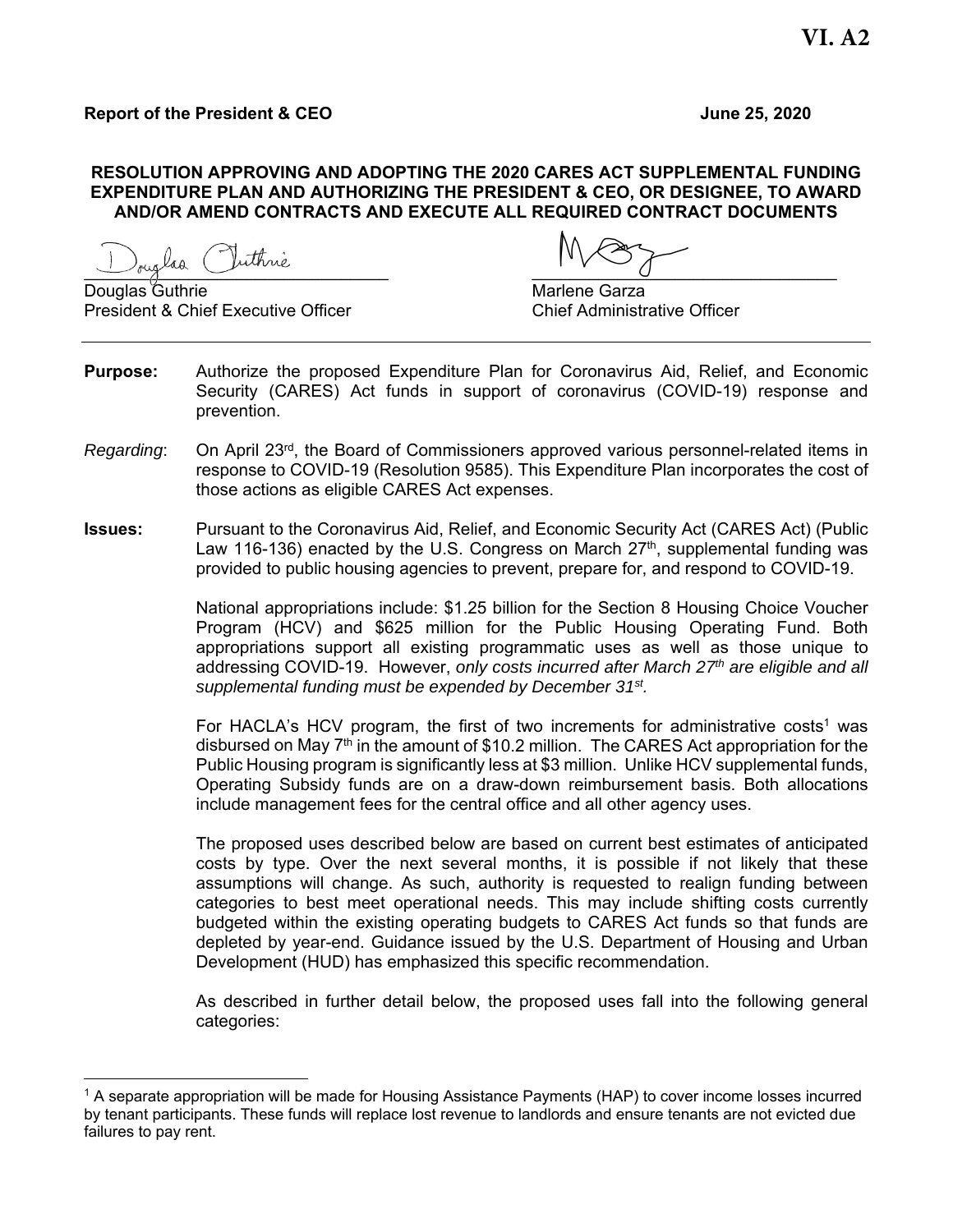|                                      | <b>Section 8 HCV</b> | <b>Public Housing</b><br><b>All Other</b> |    |           | <b>Total</b> |            |  |  |
|--------------------------------------|----------------------|-------------------------------------------|----|-----------|--------------|------------|--|--|
| <b>Total Funds Available</b>         | \$<br>8,186,664      | \$<br>2,756,551                           | \$ | 2,324,007 | \$           | 13,267,222 |  |  |
| <b>Proposed Uses</b>                 |                      |                                           |    |           |              |            |  |  |
| Communications                       | 110,000              |                                           |    | 300,000   |              | 410,000    |  |  |
| <b>Information Technology</b>        | 3,110,000            | 800,000                                   |    | 860,000   |              | 4,770,000  |  |  |
| Landlord & Tenant Incentives         | 2,750,000            |                                           |    |           |              | 2,750,000  |  |  |
| <b>Public Housing Revenue Losses</b> |                      | 750,000                                   |    |           |              | 750,000    |  |  |
| PPE, Cleaning, and Other             | 130,000              | 249,157                                   |    | 270,000   |              | 649,157    |  |  |
| <b>Public Spaces</b>                 | 790,000              | 220,000                                   |    | 330,000   |              | 1,340,000  |  |  |
| <b>Staffing Costs</b>                | 1,296,664            | 737,394                                   |    | 564,007   |              | 2,598,065  |  |  |
| <b>Total Proposed Uses</b>           | \$<br>8,186,664      | \$<br>2,756,551                           | \$ | 2,324,007 | \$           | 13,267,222 |  |  |

# **COMMUNICATIONS – \$410,000**

*Website Redesign* – In the days immediately after the pandemic became a cause of public concern, HACLA sought to communicate in every way available with our residents and program participants to keep them informed of public health guidance and of our operational changes to mitigate the virus' spread. While simple banners were updated on the website and we were subsequently able to add a resource page for residents, the existing platform does not provide the desired level of functionality.

In addition, the website requires other mission-critical upgrades, including ease of connection to landlord and tenant portals, dashboard and reporting functionality to support the Vision Plan, enhancements to improve accessibility to important public processes and documents such as Board of Commissioner meetings, and improvements to meet ADA requirements. The budgeted amount of \$300,000 will also support ongoing hosting and maintenance.

*Mailings* – While landlord and tenant portals continue to be promoted, for many program participants, mailed notifications continue to be their preferred form of communication. The current mail sorting machines are very inefficient and require replacement. Ongoing mailings regarding COVID-19 are planned, which will require supply and postage costs. For both, \$110,000 is budgeted.

# **INFORMATION TECHNOLOGY – \$4.77 million**

*Telework Equipment –* One of the most critical components of the Housing Authority's social distancing protocols includes the broad availability of telework for staff whose duties can be conducted remotely. As of June 1<sup>st</sup>, over 450 staff are teleworking. However, most staff are using their personal computers and equipment, which are often unsuited to extended work. The wide variety of types and lack of administrative rights for the Housing Authority Help-Desk also makes user support and troubleshooting very difficult. In order to ensure consistent quality of resources for staff, telework equipment will be provided.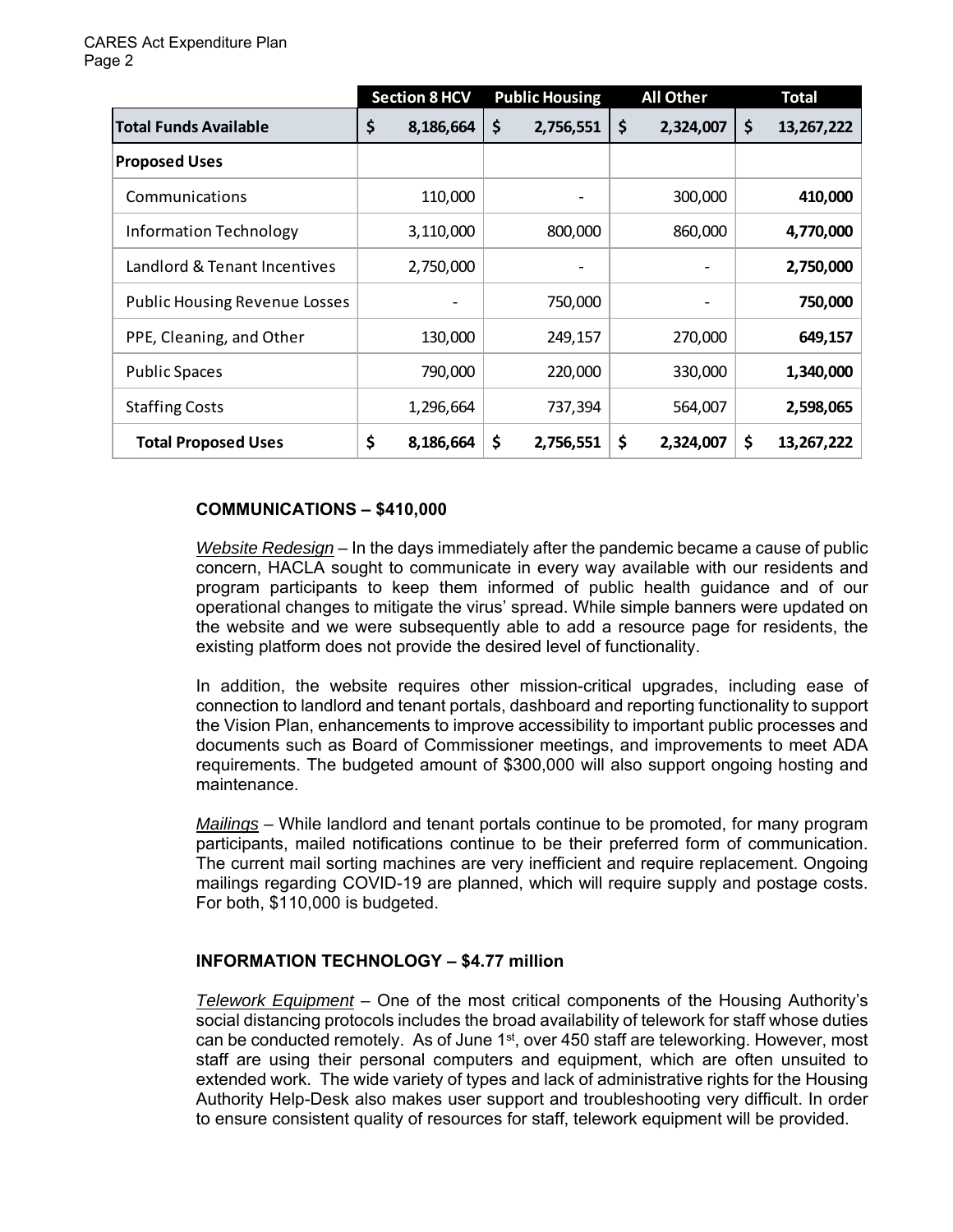The total cost of equipment at \$1.275 million includes approximately 400 Surface Pros, and related accessories, such as docking stations, hard cases, as well as home monitors and wrist pads to facilitate ergonomic workstations. The purchase of this equipment and devices will help enable sustained use of telework, the continued practice of social distancing, and equipment refreshing.

*Telework Software and Video Conferencing Equipment* – With the shift to telework, various new tools have become indispensable, including remote access licenses (RSA and DUO), virtual meeting software (GoToMeeting, Zoom, Microsoft Teams), and esignature processing (Adobe). For conference rooms and some desktops, video conferencing equipment will be installed. Total anticipated costs are \$130,000.

*Intratek for Equipment Deployment* – With the imminent need to deploy and support hundreds of new devices, the Housing Authority's IT service provider Intratek requires additional personnel resources. \$160,000 will be used for temporary staff who will ensure equipment is deployed and configured for specific departmental needs, which vary widely.

*Kiosks* – We are proposing the installation of self-service kiosks at all public service areas, including the Wilshire office, the two Section 8 regional offices, and each of the Public Housing management offices. In addition to providing clients and residents significant convenience, these kiosks will give clients and residents the ability to manage many of their reporting and recertification tasks without direct face-to-face interaction. Each machine, which resembles an ATM, is equipped with a scanner so that documents can be digitized from inception. Staff will be assigned to host use of the kiosks and assist clients navigate their functionality.

The total anticipated cost for the kiosks of \$700,000 includes a per unit acquisition cost of approximately \$16,000, the cost of implementation and integration with Housing Authority systems (Emphasys Elite and Yardi Voyager), and the ongoing licensing and maintenance.

*Customer Contact Center Enhancements* – While the new Customer Contact Center (CCC) will provide extensive functionality, there are enhanced features available that were not originally included due to cost. These include: Customer Relationship Management, which documents conversations with clients to capture action items and which can be integrated with the client note fields in Yardi and Elite; Authentication Tools to seamlessly authenticate customers when they call or chat which expedites the time needed to address client calls; and a Workforce Management Tool which helps measure and improve performance, quality of service, and staff scheduling.

*Cell phones for Customer Contact Center staff* – Initial planning for the Customer Contact Center (CCC) contemplated the use of desk phones. However, with the phased implementation of the CCC as well as the telework program, a pilot group of staff are able to work remotely as CCC agents. They are currently using personal cell phones. HACLA issued cell phones and headsets will enable the flexibility of both in-office and telework. \$250,000 is allocated for both the equipment and service plans for the balance of the year.

*Custom Programming –* As previously reported to the Board, the Housing Authority is in the process of implementing various online portals and other systems enhancements to both improve customer service as well as streamline operations. CARES funds will be used for custom programming to expand and expedite these initiatives such as converting Elite to a hosted, rather than on-premise environment, which will improve performance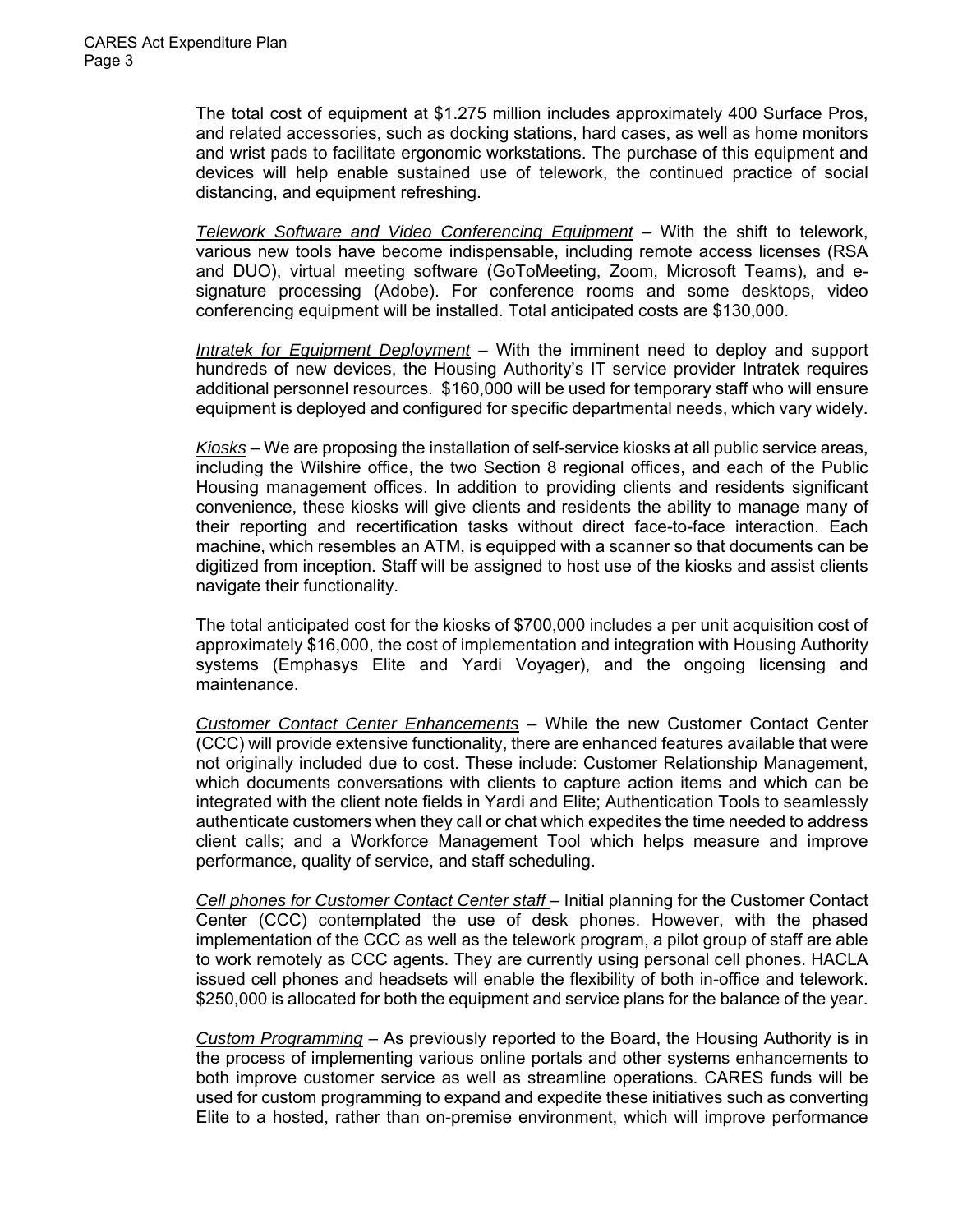and system reliability.

*EDMS OnBase* – The implementation of an Electronic Document Management System (EDMS) agency-wide has been in the works for some time. While the Section 8 department currently uses OnBase to manage client documents, significant additional functionality is available. Other departments currently do not have any EDMS in place. Late last year, the expansion began in earnest with the completion of a detailed needs assessment, which identified both short- and long-term uses. \$350,000 will be used to design the agency-wide storage architecture, implement specific functionality for each department, and for ongoing licensing.

*Scanning Machines* – While the online submission of documents by Section 8 clients is being piloted and will become available later this year, most clients still rely on paper documentation submitted through the mail. In order for staff to be able to work remotely, these client documents must be scanned and made available through the secure network for processing. While the current scanning machines are functional, they do not meet the significantly increased demand. These machines are also critical for the implementation of the EDMS beyond the Section 8 department. As such, 14 high-speed scanners for various departments will be purchased.

*Bulk Scanning* – As noted above, paper documentation for active clients is currently being scanned by Section 8 staff for processing. However, other departments do not have the personnel resources to launch widespread scanning projects for active documents, much less for archived or less active files. In order to ensure a comprehensive EDMS is implemented, contracted services for back-file conversion is necessary. This initiative is coupled with a renewed focus on record retention schedules to ensure only legally required documents are retained.

*Consultant Services for Design and Implementation –* One of the biggest challenges to the expedited implementation of these IT initiatives is staff capacity. With many competing priorities, projects currently require phased implementations and must be accommodated within other operational demands. In order to assist the agency, consultant services will be retained to assist in the design, coordination, and implementation of these high priority projects.

The selected consultant will lead the implementation of selected projects, including developing work plans and time lines, as well as developing procedures for staff and client usage. The proposer shall provide staff training, when appropriate. Assignments will include but are not limited to the following initiatives:

- Self-Service Kiosks
- Electronic Document Management System
- Ensuring integration/inter-operability with existing housing systems
- Client education on online portals with informational/instructional videos
- Documentation and Staff Training on new Procedures

# **LANDLORD & TENANT INCENTIVES – \$2.75 million**

Through the Homeless Incentive Program (HIP), the Housing Authority currently offers various incentives to landlords and tenants to increase program adoption. However, the HIP program is limited to unhoused individuals and families only and is available only at the time of their initial participation. The proposed incentives below would be available to all Housing Choice Voucher clients, both at the time of initial contract or if the client moves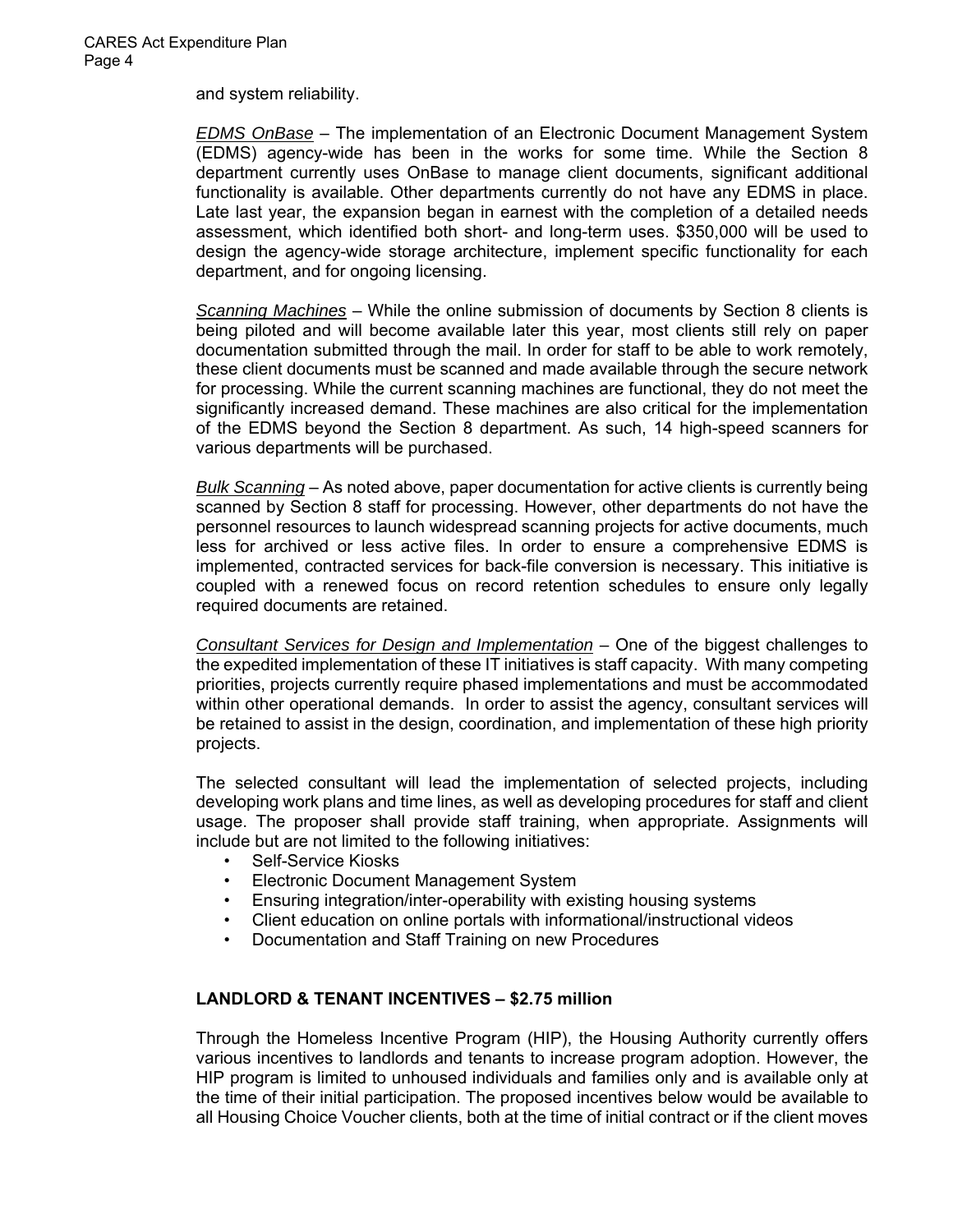to another unit.

*Signing Bonus –* \$1 million will be available for a \$1,500 signing bonus to the landlord upon the execution of contract for a Section 8 client.

*Move-In Assistance* – \$1.5 million will be available for move-in costs such as security deposits and minor repairs. Security Deposits will be paid directly to the landlord on behalf of the Section 8 client; the maximum amount will be two-times the contract rent. In addition, participating landlords may apply for reimbursement for minor unit repairs up to a maximum of \$2,500 that were made to prepare a unit for a new voucher holder.

*Vacancy Losses* – \$250,000 will be available to landlords who rent a vacated unit to another Section 8 client. The payment is the contract rent for the month after the unit is vacated and before the new lease is completed.

# **Public Housing Revenue Loss - \$750,000**

CARES Act funds can be used to cover rent revenue losses incurred due to rent adjustments for residents with reduced income. At this time, it is difficult to estimate the full extent of income loss affecting our residents for the entire year since it is unknown how quickly employment will resume. However, preliminary data shows rent losses in April were approximately \$160,000, and \$150,000 in May. At this time, rent losses for June are significantly less at approximately \$50,000.

Projections for the balance of the year assume rent losses will continue to diminish over time resulting in a total of \$750,000 earmarked for this purpose.

# **PERSONAL PROTECTIVE EQUIPMENT, CLEANING SUPPLIES, AND OTHER – \$650,000**

*Personal Protective Equipment (PPE)* – In order to minimize the spread of COVID-19, widespread deployment of Personal Protective Equipment (PPE) has been and will continue to be necessary. For most administrative staff and clients, this primarily includes masks. Because maintenance staff in the Public Housing program and inspectors int he Section 8 program enter occupied units to complete urgent repairs and conduct inspections, this also includes more extensive PPE such as coveralls, eye protection, foot coverings, and gloves.

*Cleaning Supplies* – This category of expenses also includes supplies and services to ensure workspace sanitation, such as disinfectant wipes, hand sanitizer, and janitorial services. In addition to Housing Authority offices and public housing offices, funding is also available for PBV units at Housing Authority owned sites.

*Recreation Center Outdoor Equipment* – One of the most disruptive aspects of the stayat-home orders is the closure of schools and other services for children. At this time, our Recreation Centers are still not able to resume services given social distancing guidelines. However, outdoor activities may resume if precautions for hygiene are implemented. This will include portable sanitation stations with supplies of disinfecting wipes, no-touch thermometers, social distancing signage, as well as misting tents and water coolers to address excessive heat.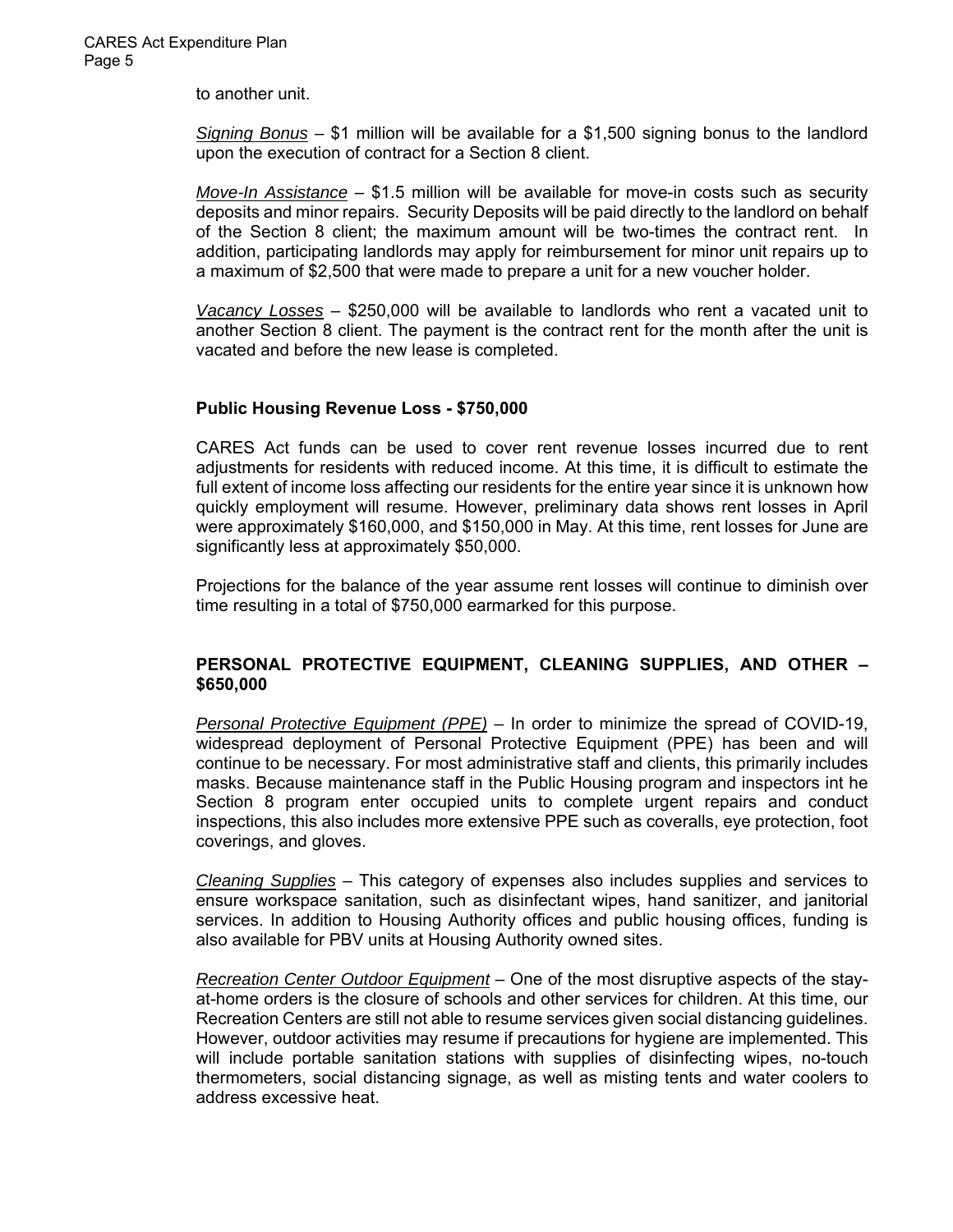*Mixed Finance Units* – Within the Operating Subsidy supplemental award, \$127,000 in funding is designated for our various public housing units at some redevelopment sites, including Pueblo del Sol, Dana, and Del Rey. These funds will be used for additional janitorial services and supplies, signage to ensure social distancing in common areas, as well as gift cards for residents to purchase PPE and sanitation supplies for their households.

*Enhanced Janitorial Services* – Given the need for more frequent and deeper sanitation of surfaces at all offices, janitorial service contracts have been expanded by \$209,000. All common areas and frequently touched surfaces, including elevators, doors, countertops, and other surfaces are now cleaned at least twice per day. As needed, deeper sterilization protocols have been used when there has been a known contamination.

*Other* – A modest amount of funding, \$26,000 is set aside for any other needs that may arise.

# **PUBLIC SPACE – RENOVATIONS – \$1.34 million**

*Signage* – Extensive signage to ensure social distancing is needed at all public service areas. This includes floor mats, posters, window decals, and portable sign posts.

*Spacing Barriers & Furniture* – In addition, physical barriers such as plexiglass dividers in interview areas will further mitigate virus transmission. Fabric covered chairs in public spaces are also difficult to sanitize and will be replaced with non-porous seating.

*Renovation of Public Areas* – The Housing Authority's lobbies and interview areas were designed with the requirement of in-person interviews for virtually all services. However, as we migrate to more online functionality and the implementation of a Customer Contact Center for expanded phone services, this is no longer the case. The social distancing requirements of COVID-19 and the shift to telework have temporarily shut down these public areas. However, when these areas reopen, they will need to both address social distancing requirements as well as reflect our new service delivery models.

For example, the Wilshire lobby and interview room will need to be modified to accommodate the new kiosks, the current counter area does not allow for social distancing between clients, and the interview area is too large given the reduction to in-person services.

In addition to our public areas, some of our staff areas such as the Wilshire office lunch room would benefit from renovation to both add more space and offer flexible uses. The areas for the Section 8 Inspection staff also need to be reconfigured.

# **STAFF COMPENSATION FOR RESPONSE AND MITIGATION – \$2.6 million**

As described in the April  $23<sup>rd</sup>$  report to the Board, various personnel costs related to COVID-19 response, prevention, and mitigation have been implemented, including: hazard pay, telework stipends, Families First Coronavirus Response Act leave, and expanded PTO.

In addition, with the stay at home orders imposed in mid-March, some in-unit duties were suspended, including annual unit inspections for the Section 8 program and routine work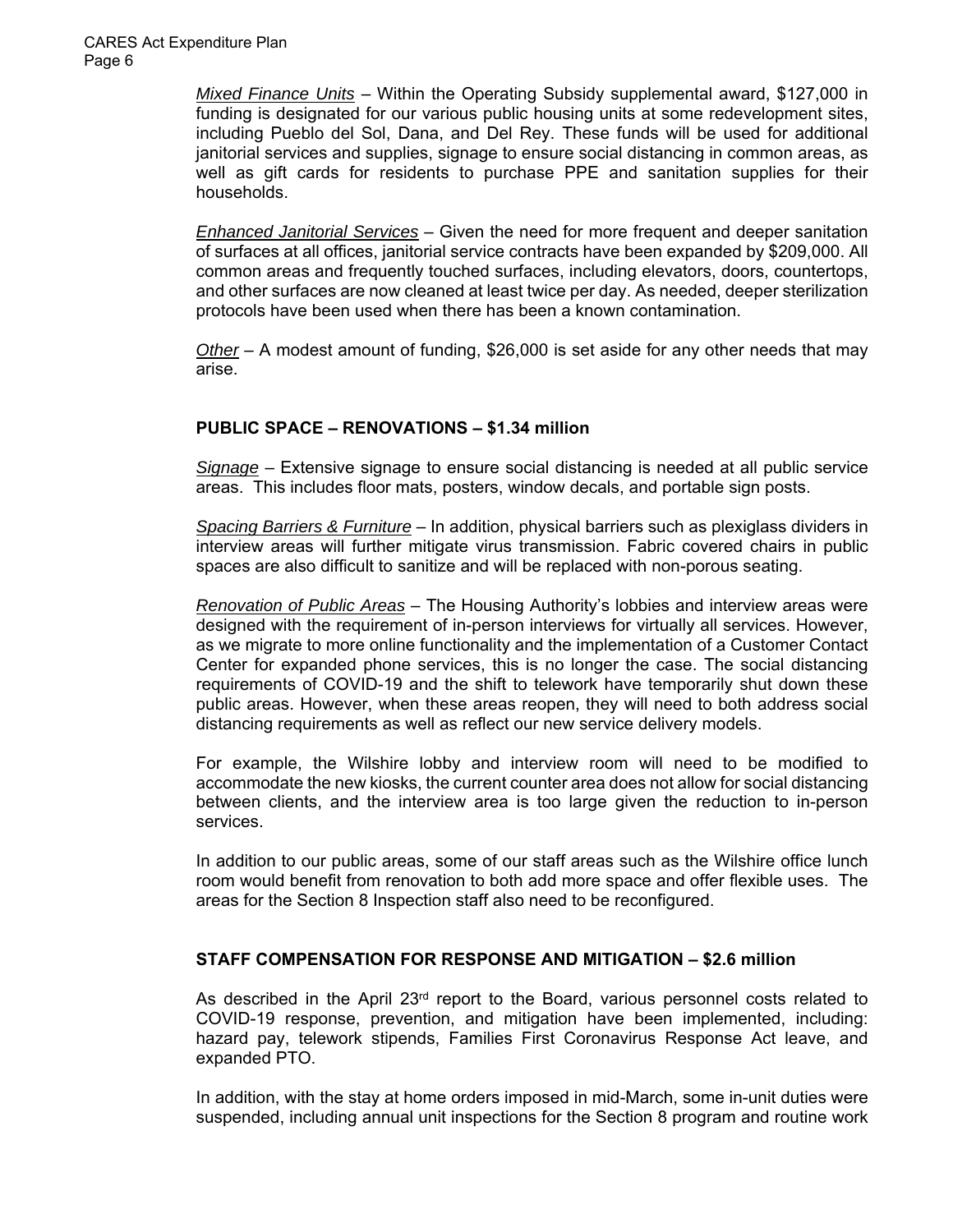orders for the Public Housing program. HUD has imposed timeframes by when these backlogs must be addressed, which will require overtime for responsible staff.

For all these budget line items, please see *Attachment 1 – CARES Act Expenditure Plan* for a summary of estimated costs by program.

### **Contract Authorities**

The requirement that CARES Act funds be expended by December  $31<sup>st</sup>$  poses significant challenges. The contracts listed below would ordinarily proceed through a formal procurement and subsequent Board of Commissioners' approval, a process that typically takes four to six months. Given the urgency implementing these various initiatives within the strict expenditure timeframe, authority is requested with this Expenditure Plan to award and execute contracts for various services or goods under the terms described below. Notably, all contracts will be procured in accordance with federal procurement requirements; the primary efficiency requested through this action is consolidated Board delegation of contracting authority to the President and CEO to award contracts in amounts exceeding the Simplified Acquisition Threshold (\$250,000) (which would otherwise require Board approval under HACLA's Procurement Policy) in those areas identified below at this time.

#### *Design and Implementation consultant: Vendor: Nan McKay via piggyback*

For the design, coordination, and implementation of IT initiatives described above, the Housing Authority is exploring a piggyback contract based on a comparable agreement executed by another public housing agency (PHA). Nan McKay is a leader in PHA consulting services nationally and has the resources and expertise to quickly deploy staff for our many initiatives. Any piggyback contract will be determined price-reasonable and economical before award and will not exceed \$300,000.

### *Kiosks: Vendor: DynaTouch via piggyback*

A number of other PHAs, including the New York City Housing Authority and the Housing Authority of Baltimore have widely deployed the use of DynaTouch kiosks. Those deployments precisely align with the goals for our implementation, and the intention is to piggyback on one of those existing contracts if determined price-reasonable and economical. The contract will not exceed \$700,000.

### *Design/Build for Wilshire and other offices: Vendor to be procured*

We are currently in the process of refining design goals for the various renovations, and will issue a request for proposals shortly thereafter. We anticipate the procurement process will be completed by August with a contract not to exceed \$1.05 million for all facilities.

#### *Website redesign: Vendor to be procured or retained via piggyback*

Building on procurements recently completed by Building Hope Inc, (former KPI) and for the Transformative Climate Communities (TCC) grant, we have shortlisted a number of firms who specialize in website development for government entities and public housing authorities in particular. We are in the process of identifying the most expeditious mechanism, ideally a piggyback agreement which will not exceed \$300,000.

#### *Bulk Scanning: Vendor to be procured or retained via piggyback*

We are refining the scope of services in order to determine whether price-reasonable and economical piggyback agreement opportunities are available. This contract will not exceed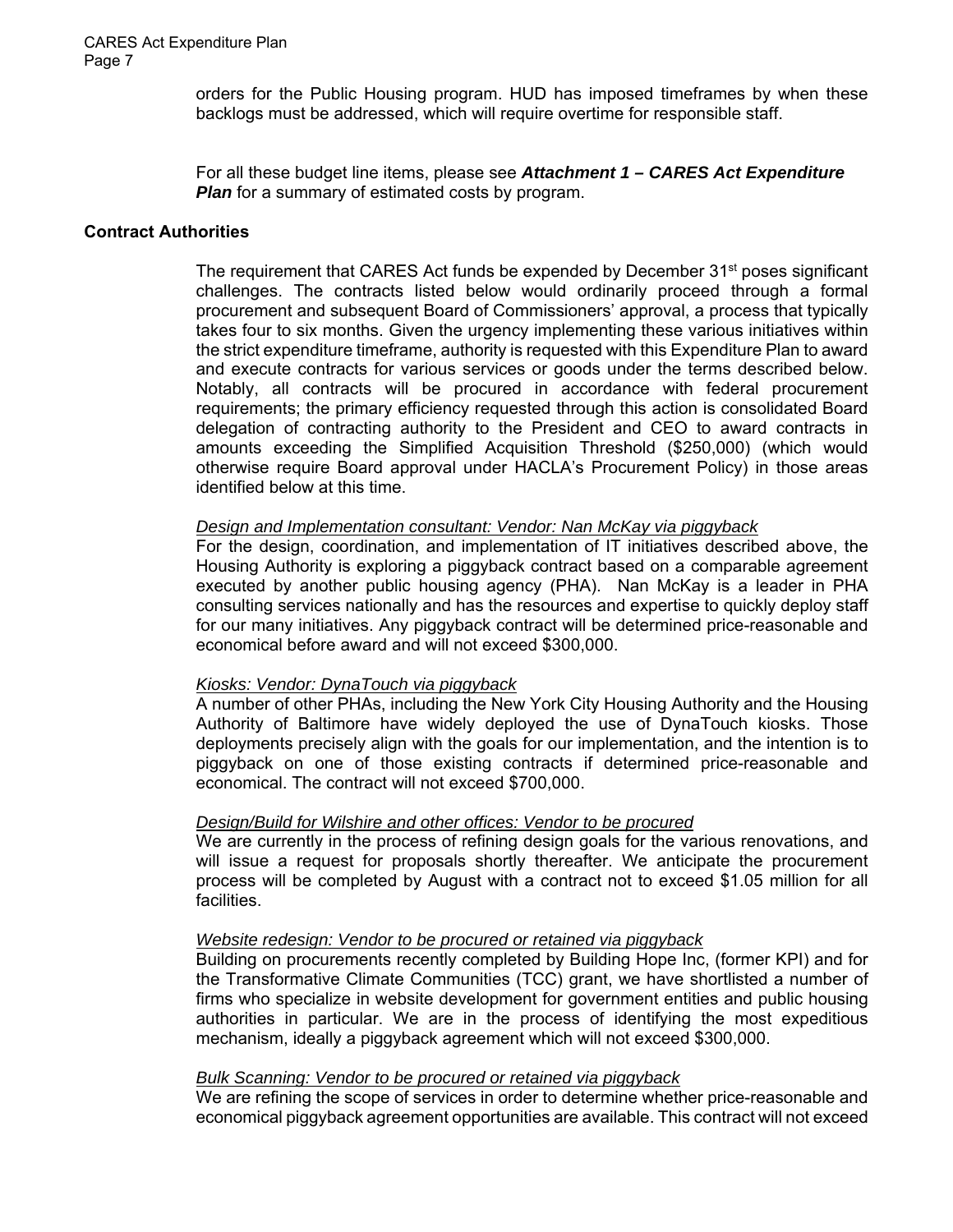\$1 million.

*Emphasys Elite Enhancements: Contract amendment or new contract* 

Authority is requested to amend the existing agreement by \$250,000 or execute a new contract via piggyback or other federally acceptable means, in order to implement various systems enhancements.

### *EDMS: Vendor Hyland OnBase Contract amendment or new contract*

Authority is requested to amend the existing agreement by \$350,000 or execute a new contract via piggyback or other federally acceptable means, in order to expand the use of the software throughout the agency.

- **Funding:** Funding is available pursuant to the Coronavirus Aid, Relief, and Economic Security Act (CARES Act) (Public Law 116-136) enacted by the U.S. Congress on March  $27<sup>th</sup>$ , which provided supplemental funding to public housing agencies to prevent, prepare for, and respond to COVID-19.
- **Section 3:** Section 3 covers contracts for services and does not apply to contracts for the purchase of supplies and materials (24 CFR Part 135.5; HUD Handbook No 7460.8 Rev2). In addition, staff envision procuring certain of the above-mentioned services through piggyback contracts, the terms of which have been previously negotiated. Notwithstanding, the Housing Authority has traditionally extended Section 3 applicability to such contracts in accordance with the Authority's Section 3 Guide and Compliance Plan. Staff intend to work with identified vendors prior to consummating purchases to determine whether hiring and other economic opportunities may be feasible in furtherance of Section 3.

# **Attachments:**

- 1. CARES Act Expenditure Plan
- 2. Resolution Approving and Adopting the 2020 CARES Act Supplemental Funding Expenditure Plan and Authorizing the President & CEO, or designee, to Award and/or Amend Contracts and Execute all Required Contract Documents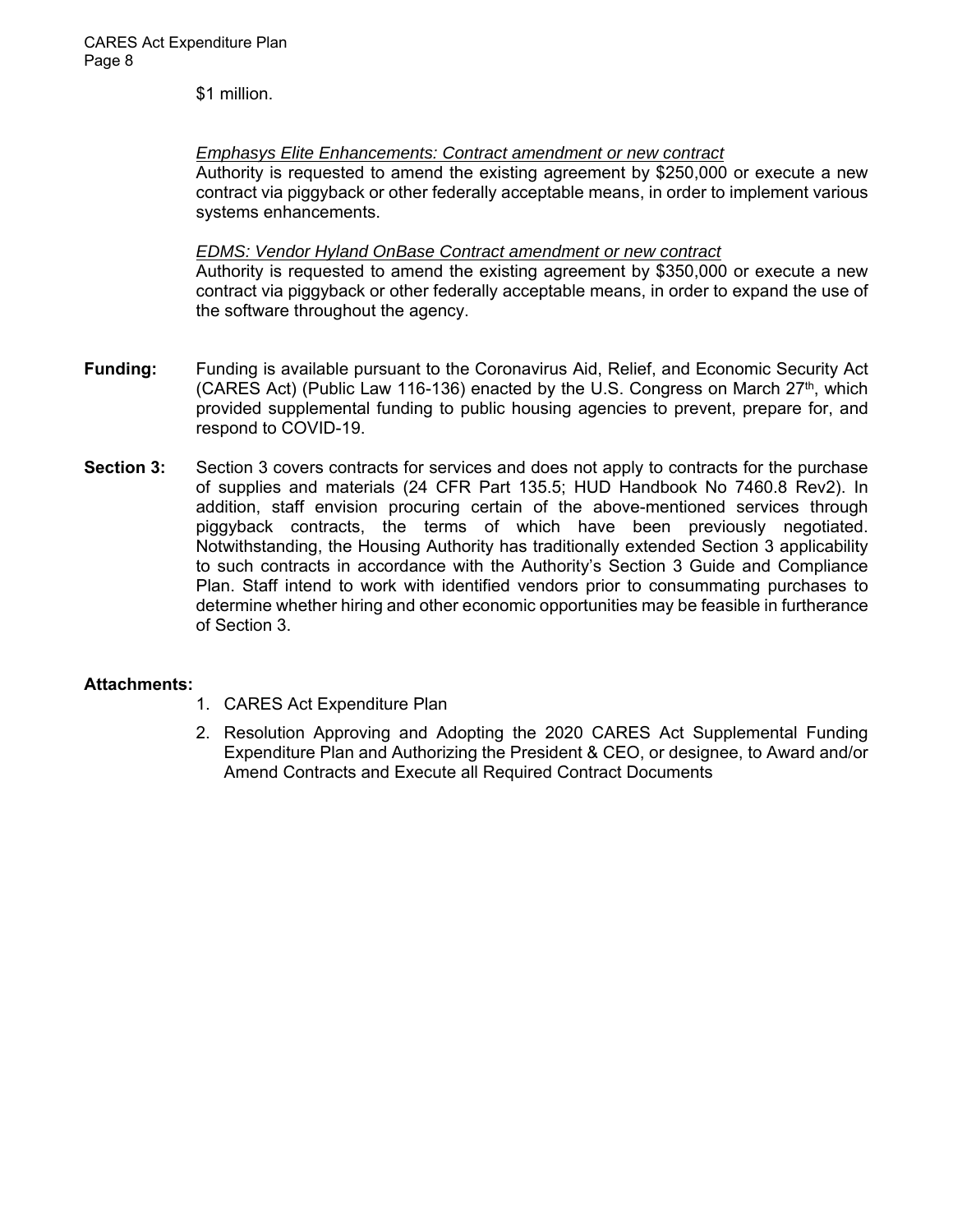|                                                                     |                                                | Section 8 HCV * |           | <b>Public Housing *</b>             | All Other **       |                          |                    | <b>TOTAL</b> |
|---------------------------------------------------------------------|------------------------------------------------|-----------------|-----------|-------------------------------------|--------------------|--------------------------|--------------------|--------------|
|                                                                     | <b>FUNDS AVAILABLE</b>                         | \$              | 8,186,664 | \$<br>2,756,551                     | $\mathsf{S}$       | 2,324,007                | $\dot{\mathsf{S}}$ | 13,267,222   |
| Category                                                            | <b>Uses</b>                                    |                 |           |                                     |                    |                          |                    |              |
|                                                                     | Website redesign, hosting, maintenance         |                 |           |                                     |                    | 300,000                  |                    | 300,000      |
| <b>Communications</b>                                               | Mail sorting machines                          |                 | 50,000    |                                     |                    |                          |                    | 50,000       |
|                                                                     | Mailings to tenants and landlords              |                 | 60,000    |                                     |                    |                          |                    | 60,000       |
| <b>Subtotal Communications</b>                                      |                                                | \$              | 110,000   | $\boldsymbol{\mathsf{S}}$           | \$                 | 300,000                  | \$                 | 410,000      |
|                                                                     | Telework Equipment (tablets and accessories)   |                 | 700,000   | 250,000                             |                    | 325,000                  |                    | 1,275,000    |
|                                                                     | Telework software, such as DUO. GTM, Adobe     |                 | 75,000    |                                     |                    | 25,000                   |                    | 100,000      |
|                                                                     | Video Conferencing Equipment                   |                 | 15,000    | 15,000                              |                    |                          |                    | 30,000       |
|                                                                     | Intratek - Equipment deployment                |                 |           |                                     |                    | 160,000                  |                    | 160,000      |
|                                                                     | Lobby Self-Service Kiosks (@ \$16k each)       |                 | 400,000   | 300,000                             |                    |                          |                    | 700,000      |
| <b>Information Technology</b>                                       | <b>Customer Contact Center Enhancement</b>     |                 | 250,000   |                                     |                    |                          |                    | 250,000      |
|                                                                     | Cells Phones for Customer Contact Center       |                 | 250,000   |                                     |                    |                          |                    | 250,000      |
|                                                                     | Custom Programming - Elite/App Support         |                 | 250,000   |                                     |                    |                          |                    | 250,000      |
|                                                                     | EDMS OnBase Implementation and licensing       |                 | 50,000    | 150,000                             |                    | 150,000                  |                    | 350,000      |
|                                                                     | Scanning Machines (@10k each)                  |                 | 70,000    | 20,000                              |                    | 50,000                   |                    | 140,000      |
|                                                                     | <b>Bulk Scanning Contract</b>                  |                 | 750,000   | 65,000                              |                    | 150,000                  |                    | 965,000      |
|                                                                     | Consulting for Design & Implementation         |                 | 300,000   |                                     |                    |                          |                    | 300,000      |
|                                                                     | <b>Subtotal Information Technology</b>         | \$              | 3,110,000 | $\mathsf{S}$<br>800,000             | $\dot{\mathsf{s}}$ | 860,000                  | $\mathsf{\hat{S}}$ | 4,770,000    |
| <b>Landlord &amp; Tenant Incentives</b>                             | <b>Signing Bonus</b>                           |                 | 1,000,000 |                                     |                    |                          |                    | 1,000,000    |
|                                                                     | <b>Security Deposit Assistance</b>             |                 | 1,500,000 |                                     |                    |                          |                    | 1,500,000    |
|                                                                     | <b>Vacancy Losses</b>                          |                 | 250,000   | $\overline{\phantom{a}}$            |                    | $\overline{\phantom{a}}$ |                    | 250,000      |
| <b>Subtotal Landlord Incentives</b>                                 |                                                | \$              | 2,750,000 | \$                                  | \$                 |                          | \$                 | 2,750,000    |
| <b>Public Housing Revenue Losses</b>                                | Public Housing Rent Adjustments due to Income  |                 |           | 750,000                             |                    | $\blacksquare$           |                    | 750,000      |
|                                                                     | Losses                                         |                 |           |                                     |                    |                          |                    |              |
|                                                                     | <b>Subtotal Lost Tenant Revenue</b>            | \$              |           | \$<br>750,000                       | \$                 |                          | $\dot{\mathsf{s}}$ | 750,000      |
| <b>Personal Protective Equipment,</b><br><b>Cleaning, and Other</b> | Personal Protective Equipment                  |                 | 25,000    | 75,500                              |                    | 20,000                   |                    | 120,500      |
|                                                                     | Cleaning and sanitation supplies               |                 | 25,000    | 15,000                              |                    | 26,000                   |                    | 66,000       |
|                                                                     | PBV Units - Cleaning and sanitation supplies   |                 | 70,000    |                                     |                    |                          |                    | 70,000       |
|                                                                     | Rec Center Outdoor Equipment                   |                 |           | 30,000                              |                    |                          |                    | 30,000       |
|                                                                     | Mixed Finance Units - PPE and other supp. srvs |                 |           | 127,657                             |                    |                          |                    | 127,657      |
|                                                                     | <b>Enhanced Janitorial Services</b>            |                 |           |                                     |                    | 209,000                  |                    | 209,000      |
|                                                                     | Other                                          |                 | 10,000    | 1,000                               |                    | 15,000                   |                    | 26,000       |
|                                                                     | <b>Subtotal PPE and Other</b>                  | \$              | 130,000   | $\ddot{\bm{\zeta}}$<br>$249,157$ \$ |                    | 270,000                  | l \$               | 649,157      |

# **CARES Act ‐ Expenditure Plan**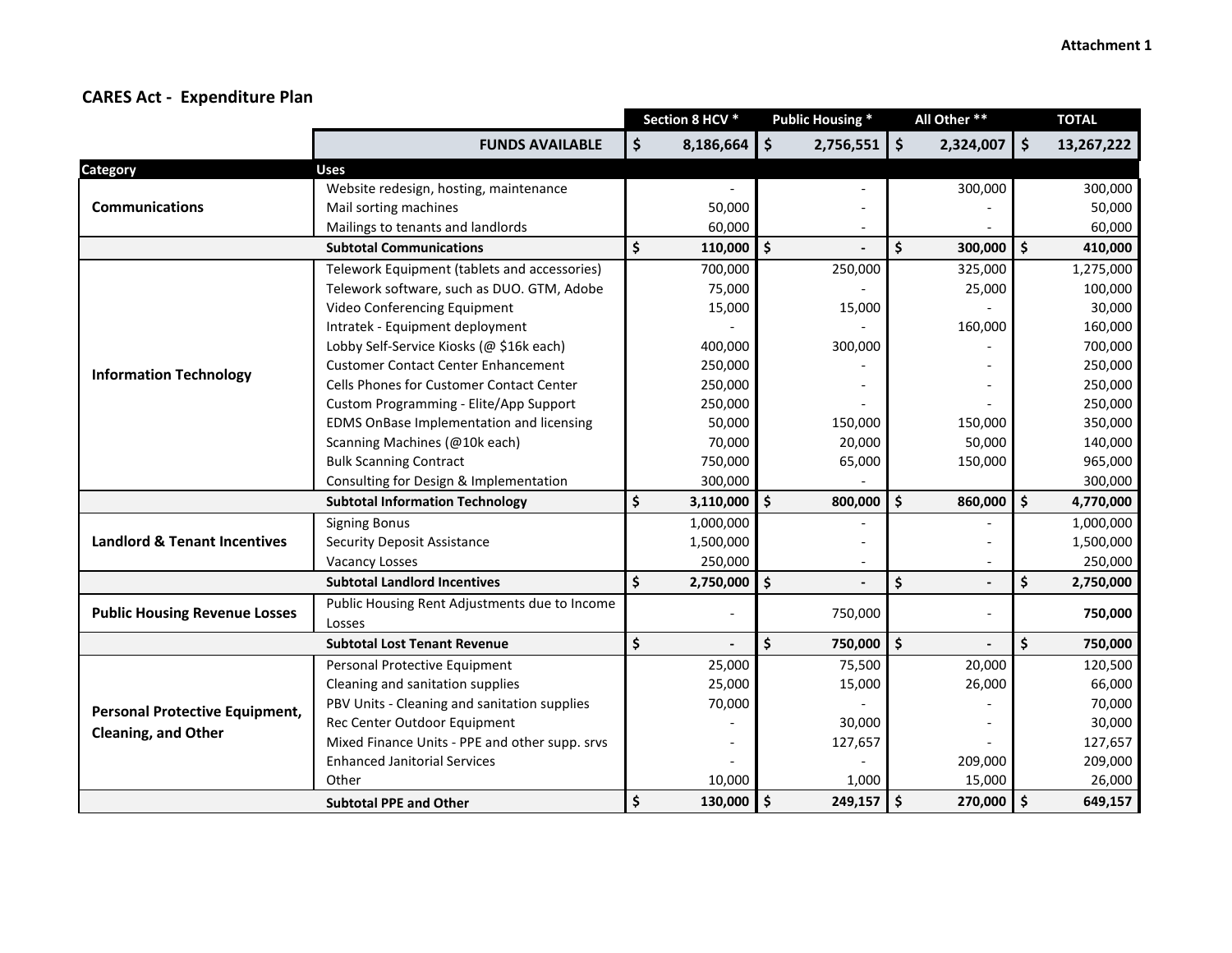|                            |                                          | Section 8 HCV * |                          | <b>Public Housing *</b> |                | All Other ** |                          |    | <b>TOTAL</b> |
|----------------------------|------------------------------------------|-----------------|--------------------------|-------------------------|----------------|--------------|--------------------------|----|--------------|
|                            | <b>FUNDS AVAILABLE</b>                   | \$.             | 8,186,664                | \$                      | $2,756,551$ \$ |              | $2,324,007$   \$         |    | 13,267,222   |
| <b>Category</b>            | <b>Uses</b>                              |                 |                          |                         |                |              |                          |    |              |
|                            | Signage                                  |                 | 15,000                   |                         | 20,000         |              | 40,000                   |    | 75,000       |
| <b>Public Spaces</b>       | Spacing Barriers & Furniture             |                 | 25,000                   |                         | 150,000        |              | 40,000                   |    | 215,000      |
|                            | <b>Renovation of Public Areas</b>        |                 | 750,000                  |                         | 50,000         |              | 250,000                  |    | 1,050,000    |
|                            | <b>Subtotal Public Spaces</b>            | \$              | 790,000                  | Ŝ.                      | $220,000$ \$   |              | $330,000$ \$             |    | 1,340,000    |
|                            | DOC Wages and Benefits                   |                 | 250,000                  |                         | 30,000         |              | 468,000                  |    | 748,000      |
|                            | DOC Overtime and PTO                     |                 | 20,000                   |                         |                |              | 25,000                   |    | 45,000       |
|                            | FFCRA & Paid Adm Leave & Other Personnel |                 | 46,664                   |                         | 7,394          |              | 41,507                   |    | 95,565       |
|                            | <b>Telework Stipends</b>                 |                 | 80,000                   |                         | 20,000         |              | 29,500                   |    | 129,500      |
|                            | Hazard Pay                               |                 | 20,000                   |                         | 300,000        |              |                          |    | 320,000      |
| <b>Staffing Costs</b>      | <b>Training</b>                          |                 | 25,000                   |                         |                |              |                          |    | 25,000       |
|                            | Reexaminations (OT for backlog)          |                 | 375,000                  |                         |                |              | $\overline{\phantom{a}}$ |    | 375,000      |
|                            | Inspections (OT for backlog)             |                 | 480,000                  |                         |                |              |                          |    | 480,000      |
|                            | Coverage between PH Sites                |                 |                          |                         | 80,000         |              |                          |    | 80,000       |
|                            | DCS Team for backlogged workorders       |                 | $\overline{\phantom{a}}$ |                         | 250,000        |              | $\overline{\phantom{a}}$ |    | 250,000      |
|                            | Legal Staff                              |                 | $\overline{\phantom{a}}$ |                         | 50,000         |              | $\overline{\phantom{a}}$ |    | 50,000       |
|                            | <b>Subtotal Staffing Costs</b>           |                 | $1,296,664$ \$           |                         | 737,394   \$   |              | 564,007 \$               |    | 2,598,065    |
| <b>TOTAL PROPOSED USES</b> |                                          |                 | 8,186,664                | <b>S</b>                | 2,756,551      | <b>S</b>     | 2,324,007                | -S | 13,267,222   |

*\* Net of Management Fee to COCC*

*\*\* Based on Mangement Fees from Section 8 HCV and Public Housing Operaing Fund*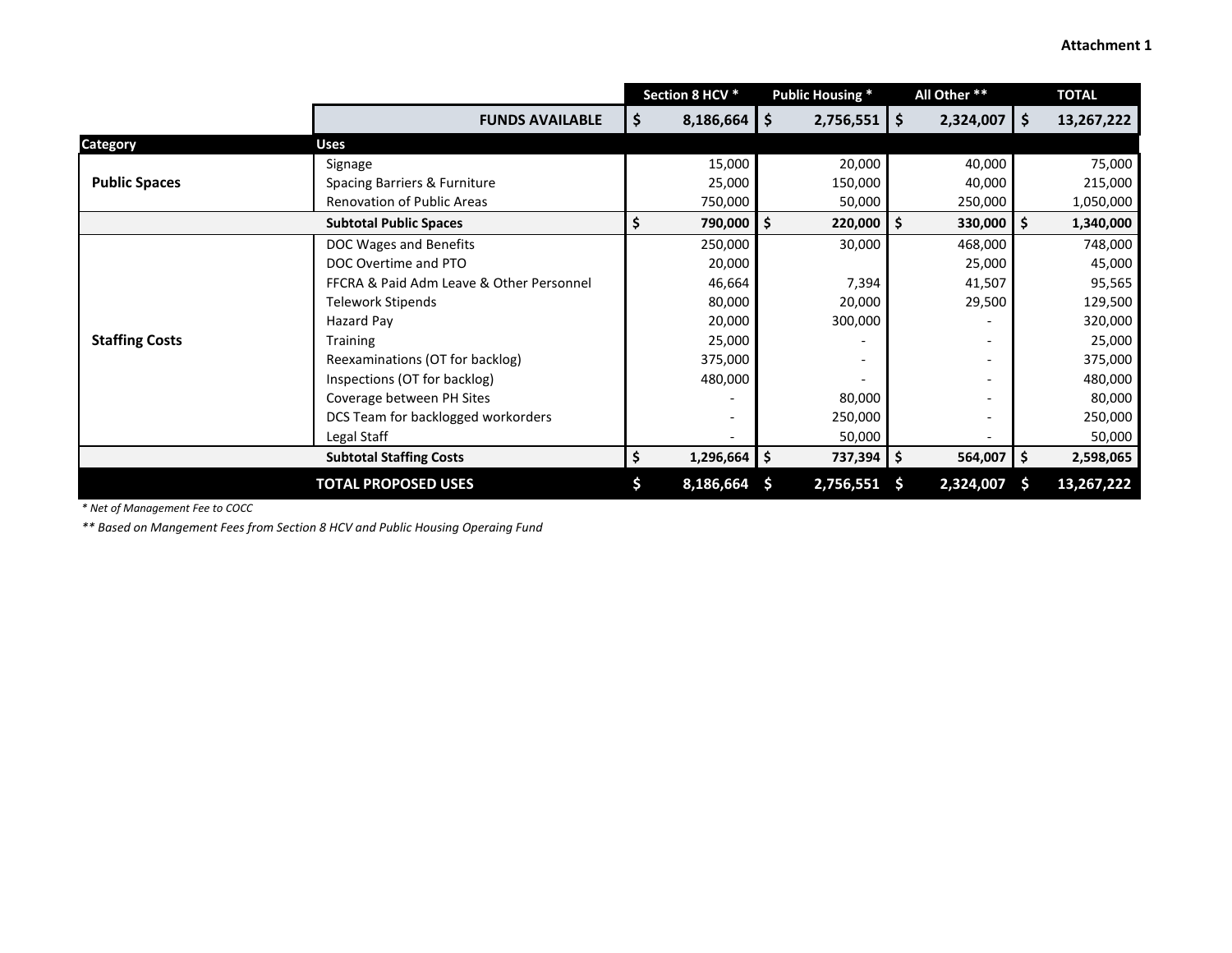#### **RESOLUTION NO.\_\_\_\_\_\_\_\_\_\_\_\_\_\_**

### **RESOLUTION APPROVING AND ADOPTING THE 2020 CARES ACT SUPPLEMENTAL FUNDING EXPENDITURE PLAN AND AUTHORIZING THE PRESIDENT & CEO, OR DESIGNEE, TO AWARD AND/OR AMEND CONTRACTS AND EXECUTE ALL REQUIRED CONTRACT DOCUMENTS**

**WHEREAS**, on March 27, 2020 the U.S. Congress enacted the Coronavirus Aid, Relief, and Economic Security Act (CARES Act) (Public Law 116-136) which provides supplemental funding to public housing agencies to prevent, prepare for, and respond to COVID-19; and

**WHEREAS**, CARES Act funds must be expended by December 31, 2020; and

**WHEREAS**, the proposed expenditures identified in Attachment 1 to the Report of the President and CEO of the same date herewith (CARES Act Expenditure Plan) are consistent with provisions of the CARES Act and/or the Annual Contributions Contracts as amended for the Conventional Public Housing, Section 8 programs; and

**WHEREAS**, the Board of Commissioners has reviewed the CARES Act Expenditure Plan and finds the recommendations will advance the mission, programs management, and initiatives of HACLA; and

**WHEREAS**, the President and CEO'S contracting authority is limited to the Simplified Acquisition Threshold (\$250,000) under HACLA's Procurement Policy and said authority to amend any Board of Commissioners-approved contract is also limited to the Simplified Acquisition Threshold; and

**WHEREAS**, the Board of Commissioners desires to delegate to the President and CEO, or designee, the authority to award or amend, as applicable, contracts for the goods and services identified in the CARES Act Expenditure Plan in accordance with all federal procurement requirements.

**NOW, THEREFORE, BE IT RESOLVED** that the Board of Commissioners approves and adopts the CARES Act Supplemental Funding Expenditure Plan and authorizes the President and CEO, or designee, to realign funding between budgeted areas.

**BE IT FURTHER RESOLVED** that due to the expedited expenditure deadlines, the Board of Commissioners authorizes the President & CEO, or designee, in accordance with all federal procurement requirements, to award contracts and execute contract documents as follows:

Section 1.1: Nan McKay for program design and implementation consultant services for a contract not to exceed \$300,000; and

Section 1.2: DynaTouch for self-service kiosks for a contract amount not to exceed \$700,000; and

Section 1.3: A vendor to be identified through a request for proposals for design/build services for Housing Authority facilities in an amount not to exceed \$1,050,000; and

Section 1.4: A vendor to identified through a request for proposals or via a piggyback contract for website design, hosting, and maintenance in an amount not to exceed \$300,000; and

Section 1.5: A vendor to be identified through a request for proposals or via piggyback contract for bulk scanning services in an amount not to exceed \$1,000,000.